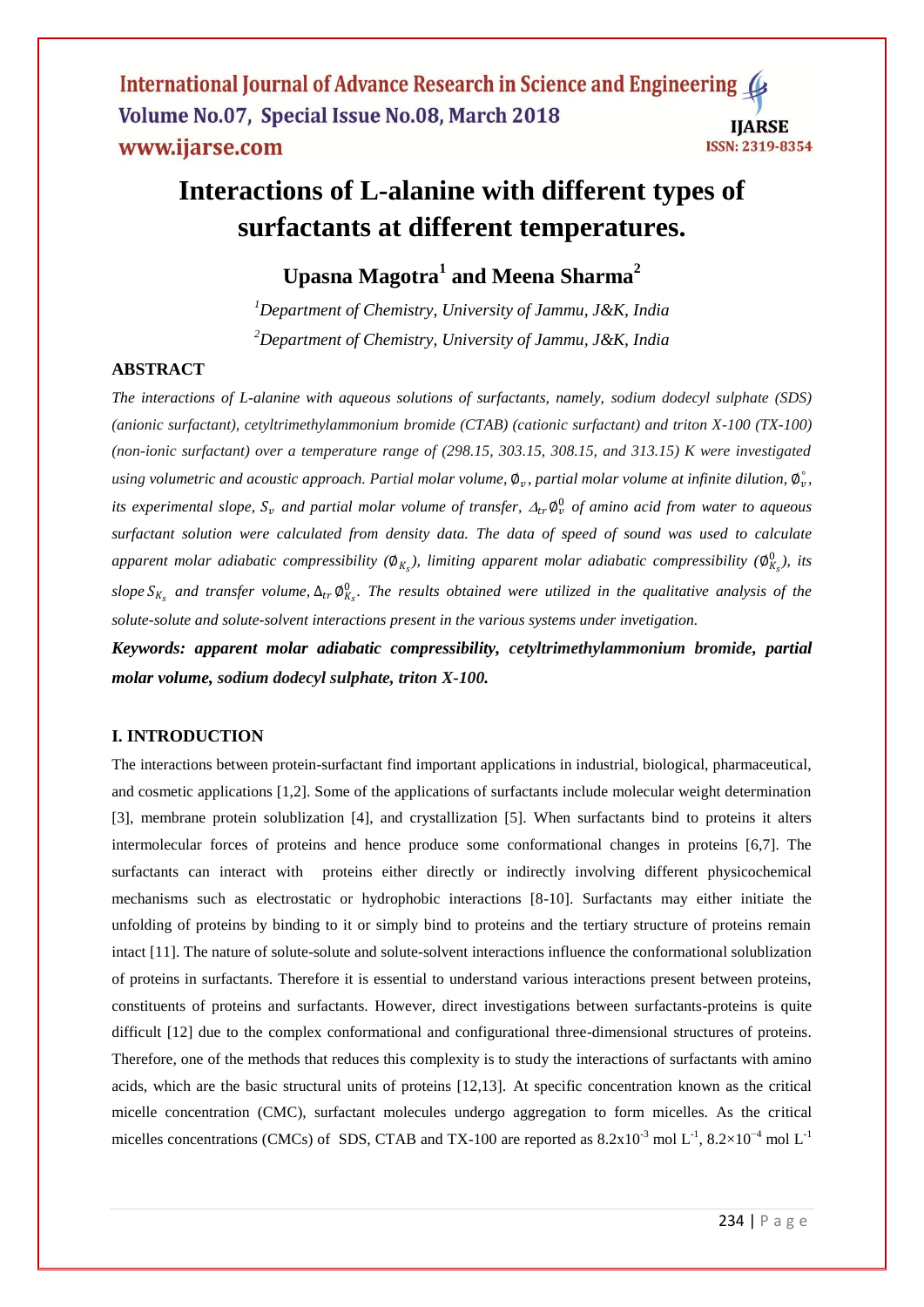and 2.4×10<sup>-4</sup> mol L<sup>-1</sup> respectively[14], the concentrations of the surfactants used in this study are far above their CMCs; therefore, almost all the surfactant molecules in the present work are in the form of micelles.

Volumetric measurements have been reported to be a sensitive tool for analysis of interactions in solutions. In the present work we evaluated various volumetric parameters, such as partial molar volumes, limiting partial molar volumes, its experimental slope and volumes of transfer of amino acids from water to an aqueous solution of surfactants, apparent molar adiabatic compressibility, limiting apparent molar adiabatic compressibility, its slope  $S_{K_s}$  and transfer volume. All these parameters offer a convenient method to study the intermolecular interactions occurring between the various components of the ternary mixtures.

#### **II. MATERIAL AND METHOD**

L-alanine was procured from s. d. fine Chem., India. SDS, CTAB and TX-100 were purchased from s. d. fine Chem.. L-alanine, SDS and CTAB were dried over  $P_2O_5$  in vacuum desiccators. TX-100 was kept over molecular sieves to reduce the water content, if any. Solutions were made using deionized and triply distilled water. The weighings were done on an analytical balance (Mettler Toledo) having an accuracy of  $1.0x10^{-5}$ g.

The densities, ρ, and speed of sound, u, of the solutions were measured using (Density & Sound Analyzer) DSA 5000 (Anton Paar). The reproducibility in the density measurements was  $0.001 \text{kg/m}^3$  and temperature was maintained within ±0.001ºC.

#### **III. INDENTATIONS AND EQUATIONS**

The experimental values of densities and speed of sound of L-alanine (0.02-0.1m) in aqueous micellar solutions of (0.01m) SDS, CTAB and TX-100 at 298.15, 303.15, 308.15, and 313.15 K are listed in table 1 and 2. The densities were used to evaluate the apparent molar volumes of L-alanine in aqueous surfactants solutions using the following relation:

$$
\phi_{\rm v} = \frac{M}{\rho} - \frac{1000(\rho - \rho_0)}{m\rho \rho_0}
$$
\n(1)

where m is the molality of solute (L-alanine),  $\rho$  and  $\rho_0$  are the densities of the solution and the solvent (aqueous surfactant), respectively, and M is the molar mass of the solute. The calculated  $\phi_v$  values for L-alanine in all the aqueous surfactant solutions and at different temperatures are graphically presented in Fig. 1, 2 and 3.

For each system,  $\phi_y$  vs m<sup>1/2</sup> plots (Fig.1, 2 and 3) were found to be linear, and thus, the partial molar volumes at infinite dilution,  $\phi_{\nu}^{\circ}$  were obtained by least-squares fitting of the  $\phi_{\nu}$  values to the following equation:

$$
\varphi_{\rm v} = \varphi_{\rm v}^{\circ} + S_{\rm v}^* \mathbf{m}^{1/2} \tag{2}
$$

where  $S_v^*$  is the experimentally determined slope, sometimes considered to be volumetric pairwise interaction coefficient and provides information regarding L-alanine– L-alanine interactions, while  $\phi_{\nu}^{\circ}$  is the intercept and provides the information regarding L-alanine–surfactant/water interactions. The values of  $\varnothing_v^{\circ}$  of L-alanine along with the  $S_v^*$  values at different temperatures are given in Table 5. A perusal of Table 5 reveals that the values of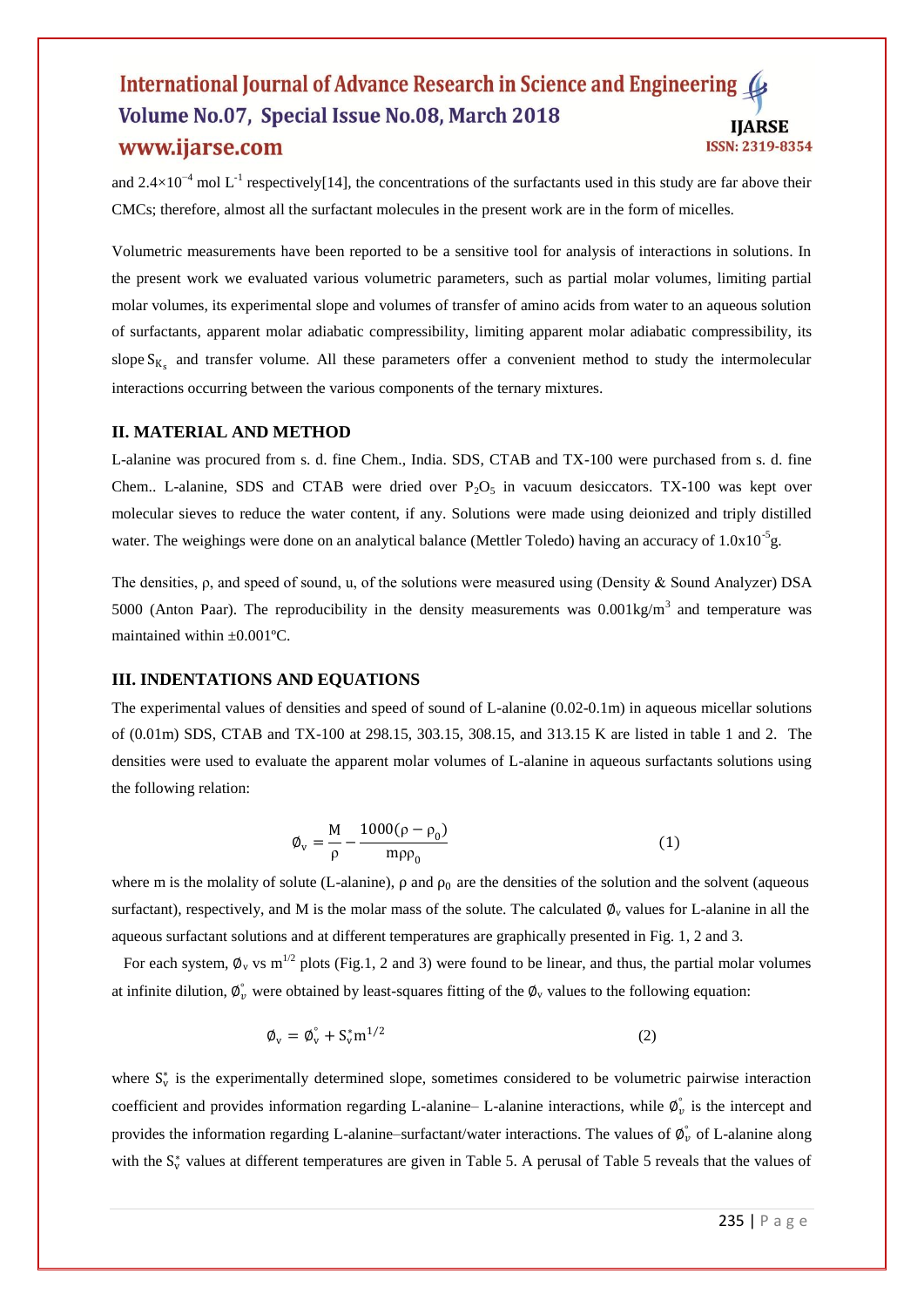$\phi_{v}^{\circ}$  are large positive for L-alanine in each aqueous surfactant solution, suggesting strong L-alanine– surfactant/water interactions. The  $\phi_{v}^{\circ}$  values (Table 4) increase with increase in temperature for all the Lalanine–water–surfactant systems under study. This may be attributed to the release of some water molecules from the loose hydration layers of the solute (L-alanine) in the bulk solution [15]. The reduction in electrostriction occurs with increase in temperature, hence, an increase in  $\phi_v^{\circ}$ . The  $S_v^*$  values (Table 4) for all the amino acids are found to be positive but smaller than  $\phi_v^{\circ}$  values, suggesting the presence of weak solute-solute interactions which decreases with increase in temperature.

The standard partial molar volumes of transfer of amino acid from water to aqueous surfactant,  $\phi_{\nu}^{\circ}(tr)$  were computed using the equation:

$$
\phi_{\nu}^{\circ}(\text{tr}) = \phi_{\nu}^{\circ}(\text{in aqueous surfactant}) - \phi_{\nu}^{\circ}(\text{in water})
$$
 (3)

where  $\phi_{v}^{\circ}$  (in water) is the partial molar volume of L-alanine in water. The  $\phi_{v}^{\circ}$  (tr) values at 298.15, 303.15, 308.15, and 313.15 K are summarized in Table 5.

 $\phi_{\nu}^{\circ}$ (tr) values of L-alanine in the surfactant solutions are negative. This indicates that hydrophobic-hydrophilic and hydrophobic-hydrophobic interactions dominate over ion-ion and ion-hydrophilic interactions in aqueous SDS, CTAB-L-alanine system and over ion-hydrophilic interactions in aqueous TX-100-L-alanine system. The increase in  $\phi_{v}^{s}(tr)$  with rise in temperature in all the three aqueous surfactant solutions may be due to release of some solvent molecules from the loose hydration spheres of the solute in solution. It is worth mentioning that the values of  $\phi_{\rm v}^{\rm o}(t)$  from water to aqueous surfactant solutions at the studied temperatures is: SDS>CTAB > TX-100. This suggests the sequence of the strength of interactions of L-alanine with SDS are greater than in CTAB which in turn are greater than in TX-100 surfactant molecules in the solution.

Currently, the most accurate method of determining the apparent molar adiabatic compressibility,  $\phi_{K_s}^{\circ}$  of a solute is based on Newton-Laplace equation which relates adiabatic compressibility,  $K_S$ , of a medium with its density, d and speed of sound, u as follows:

$$
K_S = 1/u^2 d \tag{4}
$$

The apparent molar adiabatic compressibility,  $\phi_{K_s}$  is calculated by:

$$
\phi_{K_s} = \frac{K_s - K_s^0}{m\rho_0} + K_s \phi_v \tag{5}
$$

Where  $K_S^0$  and  $K_S$  are the adiabatic compressibilities of solvent and solution respectively.  $\rho_0$  is the density of solvent, m is the molality of solute and  $\phi_{\rm v}$  is the partial molar volume of the solution.

According to Gucker and Debye Huckel theory,  $\phi_{K_s}$  is the linear function of molal concentration represented as:

$$
\phi_{K_s} = \phi_{K_s}^0 + S_{K_S} m \tag{6}
$$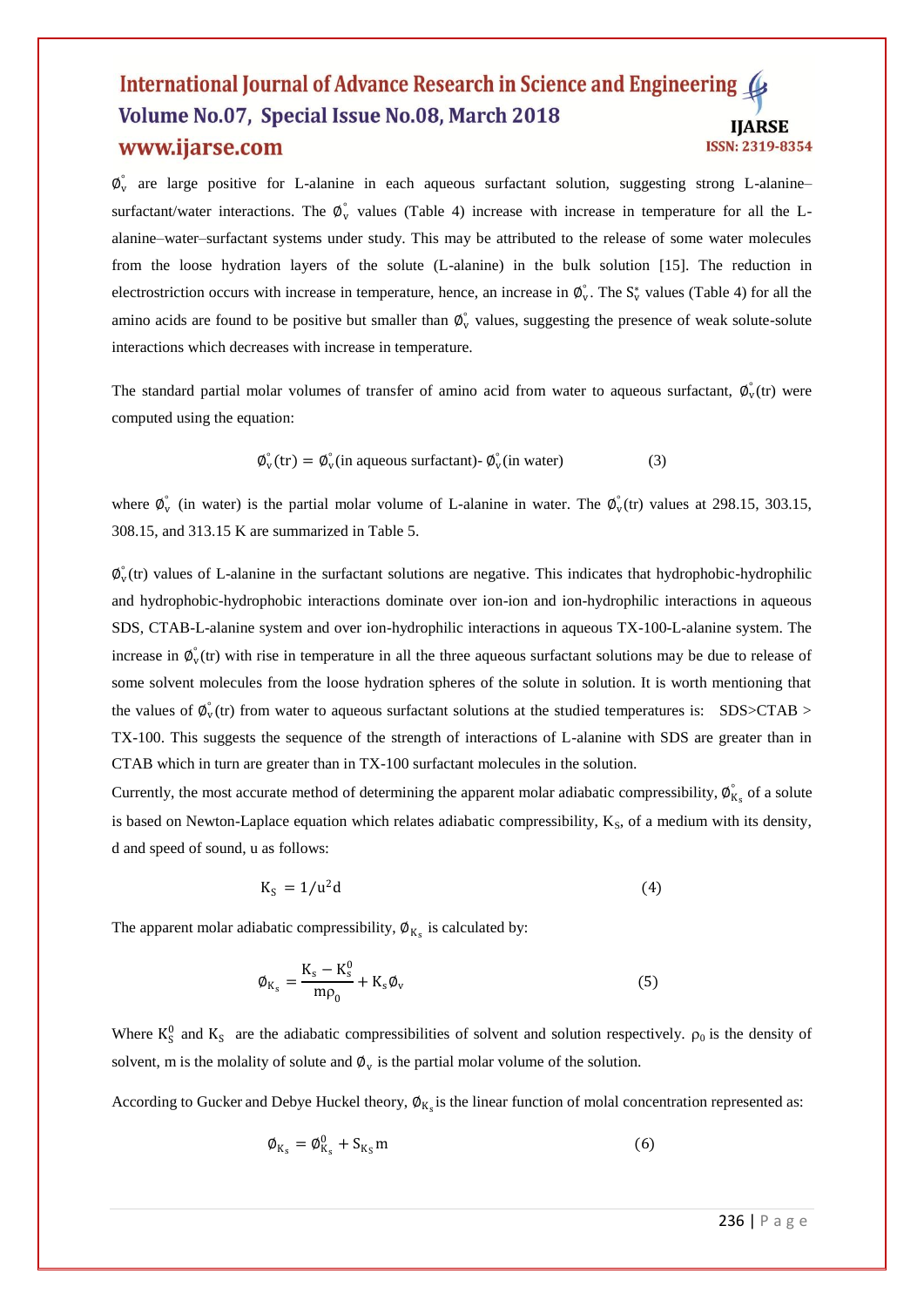where m is the concentration of amino acid or any other solute, expressed usually in molality (mol kg<sup>-1</sup>),  $\phi_{K_s}^0$  is the limiting apparent molar compressibility at infinite dilution and is a measure of solute-solvent interactions. From  $\phi_{K_s}^0$  data in aqueous and in mixed aqueous solutions, the corresponding transfer values,  $\Delta_{tr} \phi_{K_s}^0$  have been summarized in table 5 and calculated as:

$$
\Delta_{\text{tr}} \varphi_{K_s}^0 = \varphi_{K_s}^0 \text{ (in aqueous surfactant)} - \varphi_{K_s}^0 \text{ (in water)} \tag{7}
$$

# **IV. Figures and Tables**

**Table 1:** Values of density, ρ, of L-alanine in aqueous surfactant solutions at different temperatures.

| $\rho.10^{-3}/\text{kgm}^{-3}$ |         |                              |         |         |  |
|--------------------------------|---------|------------------------------|---------|---------|--|
| $m/mol$ kg <sup>-1</sup>       | 298.15K | 303.15K                      | 308.15K | 313.15K |  |
|                                |         | $L$ -alanine + aqueous SDS   |         |         |  |
| 0.00                           | 0.9979  | 0.9963                       | 0.9947  | 0.9931  |  |
| 0.02                           | 0.9985  | 0.9969                       | 0.9953  | 0.9937  |  |
| 0.04                           | 0.9991  | 0.9975                       | 0.9959  | 0.9942  |  |
| 0.06                           | 0.9996  | 0.9980                       | 0.9964  | 0.9947  |  |
| 0.08                           | 1.0002  | 0.9985                       | 0.9969  | 0.9952  |  |
| 0.1                            | 1.0007  | 0.9990                       | 0.9974  | 0.9957  |  |
|                                |         | L-alanine + aqueous CTAB     |         |         |  |
| 0.00                           | 0.9977  | 0.9961                       | 0.9943  | 0.9925  |  |
| 0.02                           | 0.9984  | 0.9967                       | 0.9949  | 0.9931  |  |
| 0.04                           | 0.9990  | 0.9973                       | 0.9955  | 0.9937  |  |
| 0.06                           | 0.9996  | 0.9979                       | 0.9961  | 0.9942  |  |
| 0.08                           | 1.0001  | 0.9985                       | 0.9966  | 0.9948  |  |
| 0.1                            | 1.0007  | 0.9990                       | 0.9971  | 0.9953  |  |
|                                |         | L-alanine + aqueous $TX-100$ |         |         |  |
| 0.00                           | 0.9980  | 0.9964                       | 0.9948  | 0.9932  |  |
| 0.02                           | 0.9987  | 0.9971                       | 0.9955  | 0.9939  |  |
| 0.04                           | 0.9994  | 0.9978                       | 0.9962  | 0.9945  |  |
| 0.06                           | 10001   | 0.9984                       | 0.9968  | 0.9951  |  |
| 0.08                           | 1.0007  | 0.9990                       | 0.9974  | 0.9957  |  |
| 0.1                            | 1.0013  | 0.9996                       | 0.9980  | 0.9963  |  |

**Table 2:** Speed of sound (u) of L-alanine in aqueous surfactant solutions at different temperatures.

| $u.10^{-2}/\text{ms}^{-1}$    |         |                            |         |         |  |
|-------------------------------|---------|----------------------------|---------|---------|--|
| $m/mol$ kg <sup>-1</sup>      | 298.15K | 303.15K                    | 308.15K | 313.15K |  |
|                               |         | $L$ -alanine + aqueous SDS |         |         |  |
| 0.00                          | 14.9778 | 15.0995                    | 15.2078 | 15.2912 |  |
| 0.02                          | 14.9906 | 15.1123                    | 15.2203 | 15.3034 |  |
| 0.04                          | 15.0036 | 15.1249                    | 15.2331 | 15.3156 |  |
| 0.06                          | 15.0163 | 15.1374                    | 15.2454 | 15.3279 |  |
| 0.08                          | 15.0289 | 15.1499                    | 15.2576 | 15.3398 |  |
| 0.1                           | 15.0409 | 15.1623                    | 15.2695 | 15.3513 |  |
| $L$ -alanine + aqueous $CTAB$ |         |                            |         |         |  |
| 0.00                          | 14.9799 | 15.1022                    | 15.2120 | 15.2969 |  |
| 0.02                          | 14.9922 | 15.1145                    | 15.2241 | 15.3085 |  |
| 0.04                          | 15.0049 | 15.1267                    | 15.2363 | 15.3403 |  |
| 0.06                          | 15.0172 | 15.1390                    | 15.2482 | 15.3321 |  |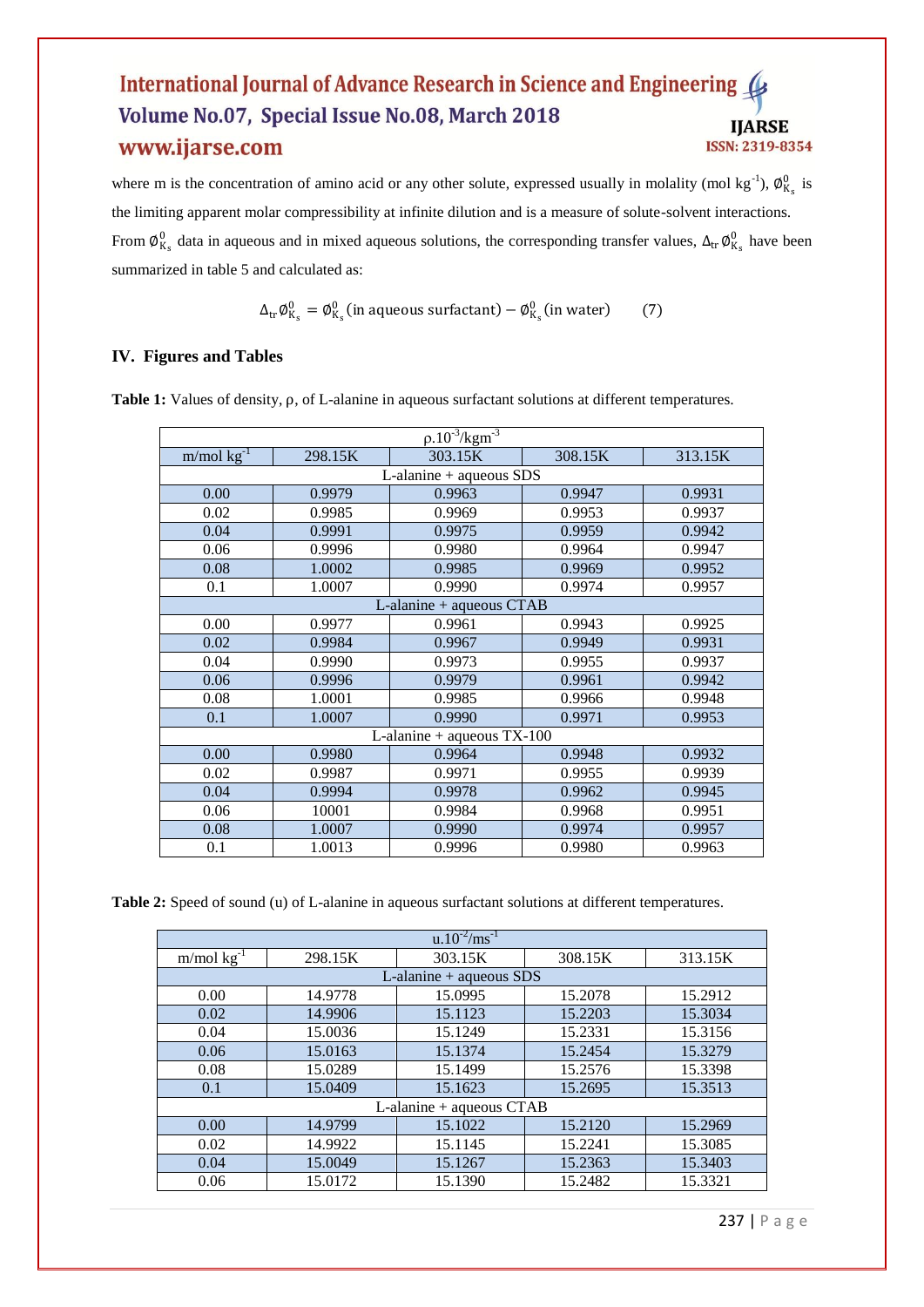| 0.08 | 15.0293 | 15.1509                      | 15.2600 | 15.3436 |
|------|---------|------------------------------|---------|---------|
| 0.1  | 15.0408 | 15.1628                      | 15.2714 | 15.3548 |
|      |         | L-alanine + aqueous $TX-100$ |         |         |
| 0.00 | 14.9857 | 15.1080                      | 15.2303 | 15.3106 |
| 0.02 | 14.9971 | 15.1194                      | 15.2414 | 15.3214 |
| 0.04 | 15.0089 | 15.1310                      | 15.2527 | 15.3323 |
| 0.06 | 15.0204 | 15.1426                      | 15.2641 | 15.3432 |
| 0.08 | 15.0319 | 15.1537                      | 15.2750 | 15.3541 |
| 0.1  | 15.0427 | 15.1640                      | 15.2856 | 15.3645 |

Table 3: Values of partial molar volumes,  $\phi_v$ , of L-alanine in aqueous surfactant solutions at different temperatures.

| $\phi_{\rm v}$ .10 <sup>6</sup> /m <sup>3</sup> mol <sup>-1</sup> |                              |                          |         |         |  |  |
|-------------------------------------------------------------------|------------------------------|--------------------------|---------|---------|--|--|
| $m/mol$ kg <sup>-1</sup>                                          | 298.15K                      | 303.15K                  | 308.15K | 313.15K |  |  |
|                                                                   | $L$ -alanine + aqueous SDS   |                          |         |         |  |  |
| 0.02                                                              | 58.3113                      | 59.1110                  | 59.8657 | 60.6238 |  |  |
| 0.04                                                              | 59.1809                      | 59.9576                  | 60.7155 | 61.5030 |  |  |
| 0.06                                                              | 59.9334                      | 60.7550                  | 61.5159 | 62.2811 |  |  |
| 0.08                                                              | 60.6076                      | 61.3520                  | 62.1027 | 62.8198 |  |  |
| 0.1                                                               | 61.1794                      | 61.9095                  | 62.6349 | 63.3532 |  |  |
|                                                                   |                              | L-alanine + aqueous CTAB |         |         |  |  |
| 0.02                                                              | 56.5074                      | 57.3020                  | 58.0563 | 58.8151 |  |  |
| 0.04                                                              | 57.4518                      | 58.1984                  | 58.9815 | 59.7441 |  |  |
| 0.06                                                              | 58.2279                      | 59.0296                  | 59.7731 | 60.5390 |  |  |
| 0.08                                                              | 58.9893                      | 59.7177                  | 60.4819 | 61.2129 |  |  |
| 0.1                                                               | 59.5636                      | 60.2691                  | 60.9845 | 61.7053 |  |  |
|                                                                   | L-alanine + aqueous $TX-100$ |                          |         |         |  |  |
| 0.02                                                              | 52.5331                      | 53.3139                  | 54.1502 | 54.8902 |  |  |
| 0.04                                                              | 53.6752                      | 54.4850                  | 55.2497 | 56.0198 |  |  |
| 0.06                                                              | 54.7348                      | 55.5064                  | 56.2327 | 56.9801 |  |  |
| 0.08                                                              | 55.5105                      | 56.2389                  | 57.0099 | 57.7223 |  |  |
| 0.1                                                               | 56.1521                      | 56.8555                  | 57.5836 | 58.3059 |  |  |

**Table 4:** Apparent molar adiabatic compressibility,  $\varphi_{K_s}$ , of L-alanine in aqueous surfactant solutions at different temperatures.

| $\phi_{K_s}$ .10 <sup>14</sup> /N <sup>-1</sup> m <sup>5</sup> mol <sup>-1</sup> |                                                  |                            |           |           |  |
|----------------------------------------------------------------------------------|--------------------------------------------------|----------------------------|-----------|-----------|--|
| $m/mol$ kg <sup>-1</sup>                                                         | 298.15K                                          | 303.15K                    | 308.15K   | 313.15K   |  |
|                                                                                  |                                                  | $L$ -alanine + aqueous SDS |           |           |  |
| $-2.6123$<br>$-2.2792$<br>0.02<br>$-2.4725$<br>$-2.0774$                         |                                                  |                            |           |           |  |
| 0.04                                                                             | $-2.3657$<br>$-2.2230$<br>$-2.5546$<br>$-2.0200$ |                            |           |           |  |
| 0.06                                                                             | $-2.4688$                                        | $-2.2784$                  |           | $-1.9671$ |  |
| 0.08                                                                             | $-2.3777$                                        | $-2.2162$                  |           | $-1.8865$ |  |
| 0.1                                                                              | $-2.2780$                                        | $-2.1422$                  | $-1.9815$ | $-1.8012$ |  |
| L-alanine + aqueous CTAB                                                         |                                                  |                            |           |           |  |
| 0.02                                                                             | $-2.6436$                                        | $-2.5032$                  | $-2.3097$ | $-2.1074$ |  |
| 0.04                                                                             | $-2.5825$                                        | $-2.3940$                  | $-2.2503$ | $-2.0481$ |  |
| 0.06                                                                             | $-2.4951$                                        | $-2.3215$                  | $-2.1629$ | $-1.9772$ |  |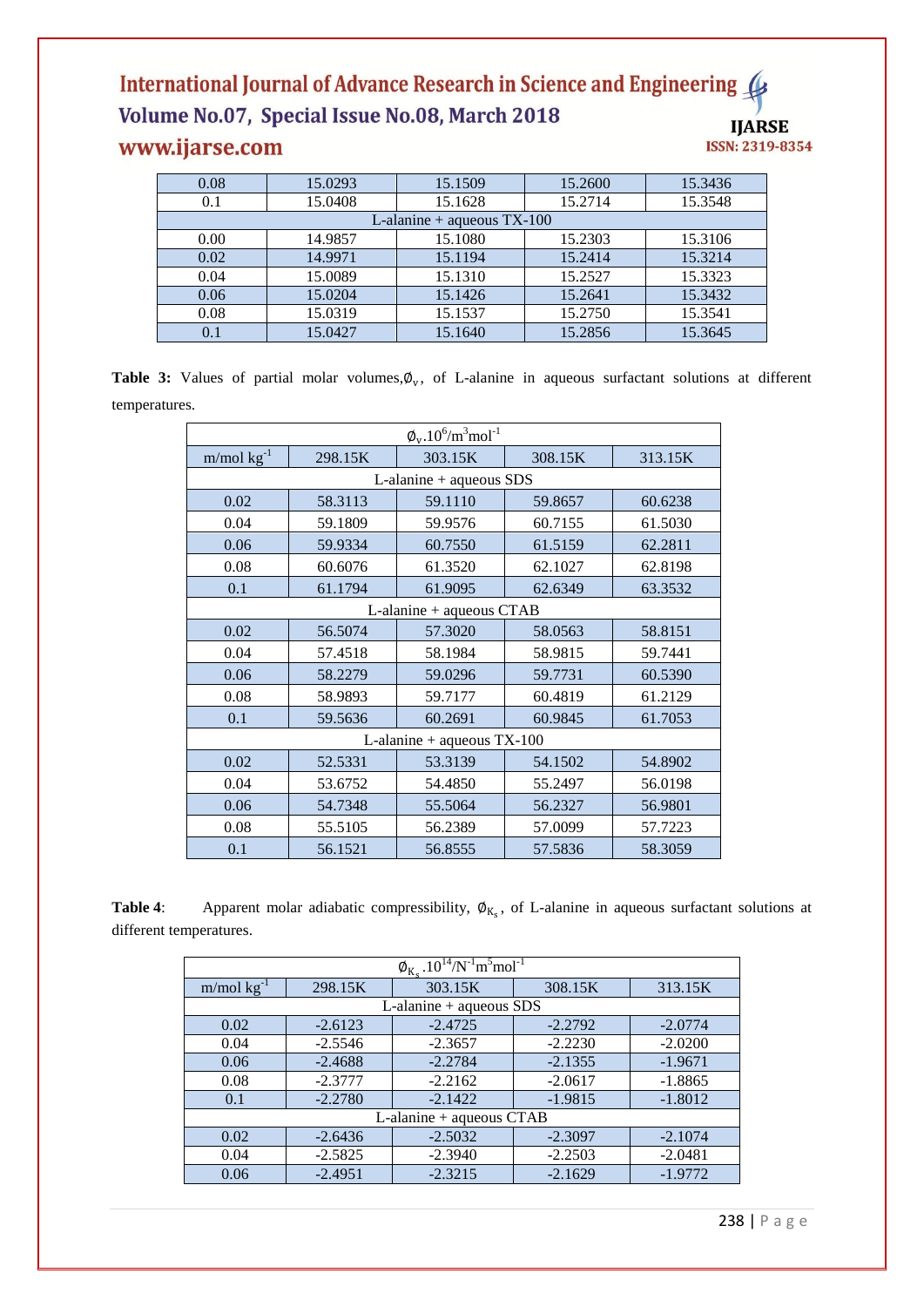| 0.08    | $-2.4002$ | $-2.2383$                    | $-2.0706$ | $-1.8951$ |
|---------|-----------|------------------------------|-----------|-----------|
| 0.1     | $-2.3003$ | $-2.1646$                    | $-1.9936$ | $-1.8235$ |
|         |           | L-alanine + aqueous $TX-100$ |           |           |
| 0.02    | $-2.7216$ | $-2.5287$                    | $-2.3830$ | $-2.1781$ |
| 0.04    | $-2.6511$ | $-2.4826$                    | $-2.2902$ | $-2.1095$ |
| 0.06    | $-2.5509$ | $-2.4094$                    | $-2.2196$ | $-2.0315$ |
| 0.08    | $-2.4674$ | $-2.3031$                    | $-2.1239$ | $-1.9586$ |
| $0.1\,$ | $-2.3614$ | $-2.1831$                    | $-2.0440$ | $-1.8804$ |

**Table 5:** Values of limiting partial molar volume  $(\emptyset_v^0)$ , limiting apparent molar adiabatic compressibility  $(\emptyset_{K_s}^0)$ , their slopes  $(S_v, S_{K_s})$ , their transfer volumes  $(\Delta_{tr} \phi_v^0, \Delta_{tr} \phi_{K_s}^0)$ , of L-alanine in aqueous surfactant solutions at different temperatures.

|                                                                                            | 298.15K              | 303.15K              | 308.15K              | 313.15K              |  |  |
|--------------------------------------------------------------------------------------------|----------------------|----------------------|----------------------|----------------------|--|--|
| L-alanine + Aq. SDS                                                                        |                      |                      |                      |                      |  |  |
| $10^6$ . $\phi_{\rm v}^0/(m^3 \text{mol}^{-1})$                                            | 55.9313±0.0871       | 56.7936±0.0766       | 57.5757±0.0716       | 58.4008±0.0567       |  |  |
| $10^6$ . S <sub>v</sub> /(m <sup>3</sup> mol <sup>-3/2</sup> kg <sup>1/2</sup> )           | 16.4988±0.3582       | 16.1285±0.3129       | 15.9927±0.2922       | 15.6728±0.2316       |  |  |
| $10^6$ . $\phi_{v(aq)}^0/(m^3 mol^{-1})$                                                   | 60.4784±0.0140       | $60.7332 \pm 0.0142$ | 60.9464±0.0260       | 61.3649±0.0115       |  |  |
| $10^6 \Delta_{\rm tr} \phi_{\rm v}^0 / (m^3 \text{mol}^{-1})$                              | $-4.5471$            | $-3.9396$            | $-3.3707$            | $-2.9641$            |  |  |
| $10^{14}$ . $\phi_{K_s}^0/(N^{-1}m^5 mol^{-1})$                                            | $-2.7119 \pm 0.0151$ | $-2.5380 \pm 0.0162$ | $-2.3632 \pm 0.0087$ | $-2.1562 \pm 0.0142$ |  |  |
| $10^{14}$ . S <sub>K<sub>s</sub></sub> /(m <sup>4</sup> s <sup>2</sup> mol <sup>-2</sup> ) | $4.2275 \pm 0.2268$  | $4.0505 \pm 0.2435$  | $3.7835 \pm 0.1312$  | 3.4295±0.2141        |  |  |
| $10^{14}$ . $\phi_{K_{s(aq)}}^0/(N^{-1}m^5mol^{-1})$                                       | $-2.6470 \pm 0.0094$ | $-2.4789 \pm 0.0107$ | $-2.3078 \pm 0.0143$ | $-2.1042 \pm 0.0129$ |  |  |
| $10^{14}$ . $\Delta_{\text{tr}} \phi_{\text{K}_s}^0 / (N^{-1} \text{m}^5 \text{mol}^{-1})$ | $-0.0649$            | $-0.0591$            | $-0.0554$            | $-0.0520$            |  |  |
| L-alanine+Aq. CTAB                                                                         |                      |                      |                      |                      |  |  |
| $10^6$ . $\phi_{\rm v}^0/(m^3 \text{mol}^{-1})$                                            | 53.9693±0.0973       | 54.8278±0.0881       | 55.6273±0.0766       | 56.4296±0.0661       |  |  |
| $10^6$ . S <sub>v</sub> /(m <sup>3</sup> mol <sup>-3/2</sup> kg <sup>1/2</sup> )           | 17.6273±0.3974       | 17.1920±0.3597       | 16.9926±0.3128       | 16.7622±0.2699       |  |  |
| $10^6$ . $\phi_{v(aq)}^0/(m^3 mol^{-1})$                                                   | 60.4784±0.0140       | 60.7332±0.0142       | 60.9464±0.0260       | 61.3649±0.0115       |  |  |
| $10^6 \Delta_{\rm tr} \phi_{\rm v}^0 / (m^3 \text{mol}^{-1})$                              | $-6.5091$            | $-5.9054$            | $-5.3192$            | $-4.9353$            |  |  |
| $10^{14} \cdot \frac{\sqrt{6} \sqrt{N}}{K_s} / (N^{-1} m^5 mol^{-1})$                      | $-2.7450 \pm 0.0144$ | $-2.5742 \pm 0.0121$ | $-2.4010 \pm 0.0105$ | $-2.1865 \pm 0.0073$ |  |  |
| $10^{14}$ . S <sub>K<sub>s</sub></sub> /(m <sup>4</sup> s <sup>2</sup> mol <sup>-2</sup> ) | 4.3445±0.2173        | $4.1645 \pm 0.1823$  | $4.0595 \pm 0.1588$  | $3.604 \pm 0.1106$   |  |  |
| $10^{14}$ . $\phi_{K_{s (aa)}}^0/(N^{-1} m^5 mol^{-1})$                                    | $-2.6470 \pm 0.0094$ | $-2.4789 \pm 0.0107$ | $-2.3078 \pm 0.0143$ | $-2.1042 \pm 0.0129$ |  |  |
| $10^{14}$ . $\Delta_{\text{tr}} \phi_{K_s}^0/(N^{-1} m^5 m o l^{-1})$                      | $-0.0980$            | $-0.0953$            | $-0.0932$            | $-0.0823$            |  |  |
| L-alanine+Aq.TX-100                                                                        |                      |                      |                      |                      |  |  |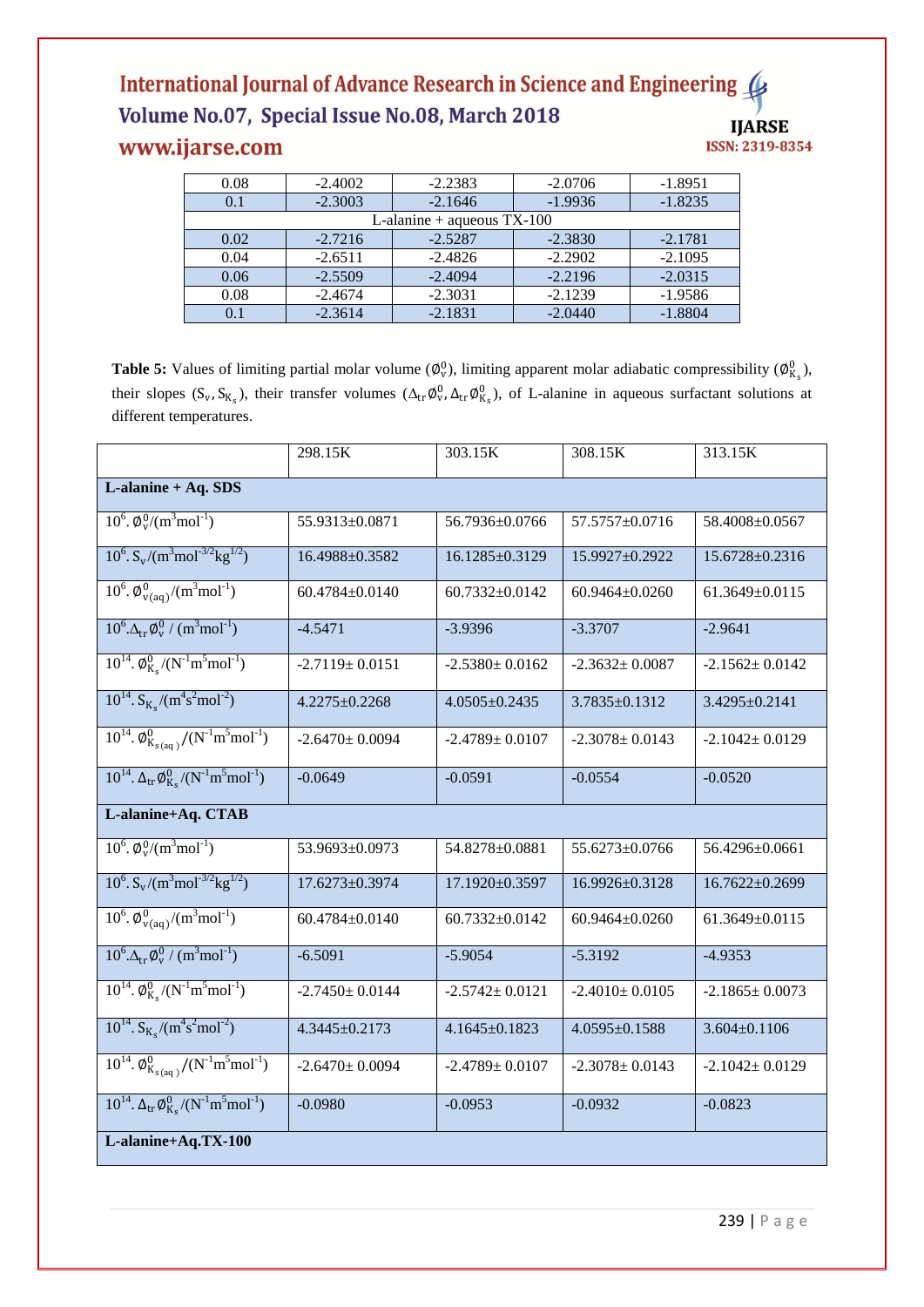| $10^6$ . $\phi_{\rm v}^0/(m^3 \text{mol}^{-1})$                                  | 49.5458+0.0986       | $50.4256 + 0.0932$   | $51.3130 + 0.0956$ | 52.0980+0.0774       |
|----------------------------------------------------------------------------------|----------------------|----------------------|--------------------|----------------------|
| $10^6$ . S <sub>v</sub> /(m <sup>3</sup> mol <sup>-3/2</sup> kg <sup>1/2</sup> ) | $20.9877 + 0.4025$   | $20.4772 + 0.3804$   | $19.9620 + 0.3903$ | $19.7656 \pm 0.3159$ |
| $10^6$ . $\phi_{\text{V(aq)}}^0 / (\text{m}^3 \text{mol}^{-1})$                  | $60.4784 + 0.0140$   | $60.7332+0.0142$     | $60.9464 + 0.0260$ | $61.3649 + 0.0115$   |
| $10^6$ . $\Delta_{\rm tr} \phi_{\rm v}^0 / (m^3 \text{mol}^{-1})$                | $-10.9326$           | $-10.3076$           | $-9.6334$          | $-9.2669$            |
| $10^{14}$ . $\phi_{K_e}^0/(N^{-1}m^5mol^{-1})$                                   | $-2.8217+0.0108$     | $-2.6426 \pm 0.0295$ | $-2.4654 + 0.0065$ | $-2.2555+0.0030$     |
| $10^{14}$ . S <sub>Ks</sub> /(m <sup>4</sup> s <sup>2</sup> mol <sup>-2</sup> )  | $4.5205+0.1634$      | $4.3535 \pm 0.4439$  | $4.2215+0.0980$    | $3.7315+0.0454$      |
| $10^{14}$ . $\phi_{K_{s(aq)}}^0/(N^{-1}m^5m\overline{ol^{-1}})$                  | $-2.6470 \pm 0.0094$ | $-2.4789 + 0.0107$   | $-2.3078 + 0.0143$ | $-2.1042+0.0129$     |
| $10^{14}$ . $\Delta_{\rm tr} \phi_{\rm K}^0/(N^{-1} \text{m}^5 \text{mol}^{-1})$ | $-0.1747$            | $-0.1637$            | $-0.1576$          | $-0.1513$            |





**Fig. 1 Plots of partial molar volume versus concentration for L-alanine in aq. SDS solution at different temperatures.** 

**Fig. 2 Plots of partial molar volume versus concentration for L-alanine in aq. CTAB solution at different temperatures.** 



**Fig. 3 Plots of partial molar volume versus concentration for L-alanine in aq. TX-100 solution at different temperatures.**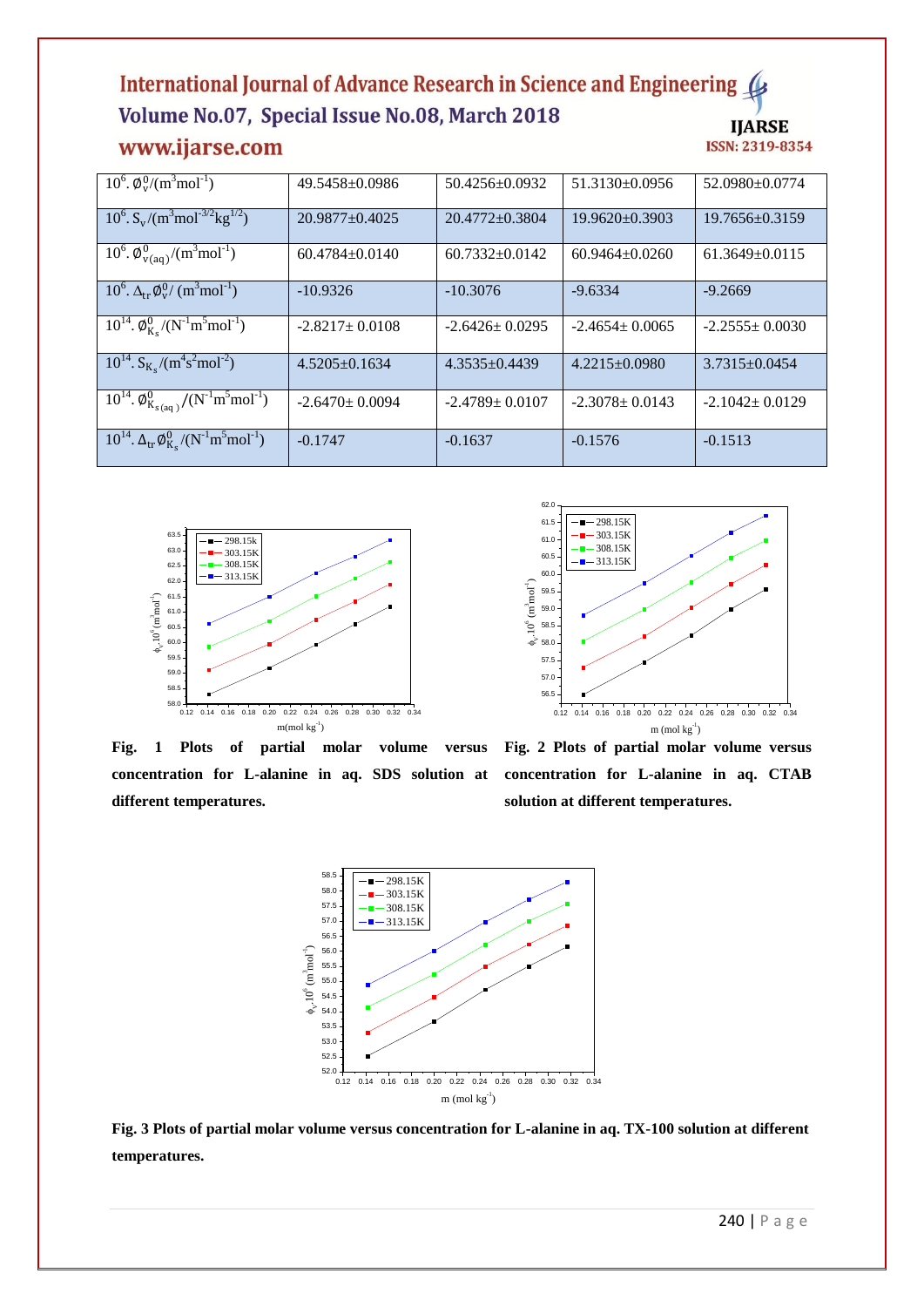

**Fig. 4: Plots of apparent molar adiabatic compressibility versus** 

**concentration for L-alanine in aq. SDS solution at different temperatures**

**Fig. 5: Plots of apparent molar adiabatic compressibility versus concentration for Lalanine in aq. CTAB solution at different temperatures.** 



# **Fig. 6: Plots of apparent molar adiabatic compressibility versus concentration for L-alanine in aq. TX-100 solution at different temperatures.**

# **V. CONCLUSION**

From the various parameters evaluated it may be cocluded that:

- $\triangleright$  L-alanine shows maximum solute-solvent interactions with SDS in comparison to other two surfactants under study.
- $\triangleright$  With increase in temperature, the solute-solvent interactions increases.
- $\triangleright$  With increase in concentration, the solute-solvent interactions increases.

## **VI. ACKNOWLEDGEMENT**

 The authors are thankful to Department of Chemistry, University of Jammu for financial support and Department of Chemistry, Panjab University, Chandigarh for providing various instrumentation facilities.